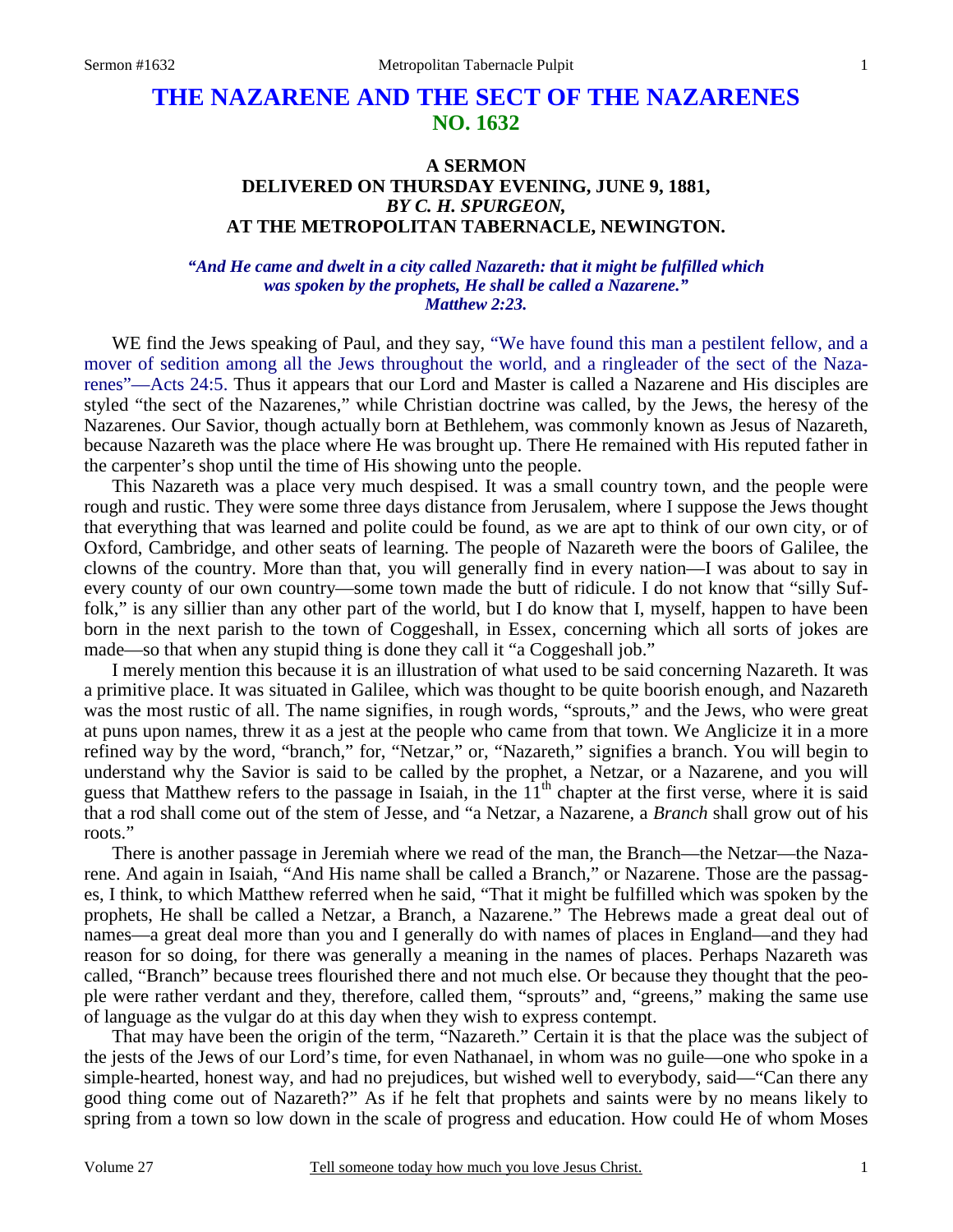spoke be found way down there among the country folk of Nazareth? As Nazarene was a term of contempt in the olden times, so it has continued to be. The apostate emperor, Julian, was known always to call our Lord, the Galilean. And when he died, in his agony of death, he cried, "O Galilean, You have vanquished me!" He was obliged to confess our Lord's supremacy, though he still showed his contempt by calling Him the Galilean.

 The Jews, to this day, when they feel wrath against our Christ, are known to call Him the Nazarene. Nazarene is not at all the same word as Nazarite. It is a different word in the Hebrew, and you must not confuse the two. Never suppose that when you say, "He shall be called a Nazarene," that it signifies that He was called a *Nazarite*. Nazarite, among the Jews would have been a title of *honor*, but Nazarene is simply a name of contempt. A late traveler tells us that he had a Muslim guide through Palestine and whenever they came to a village that was very dirty, poor and inhabited by professed Christians, he always said, "These are not Muslims, they are Netza," or, "Nazarenes," throwing all the spite he possibly could into the word, as if he could not have uttered a more contemptuous term.

 To this day, then, our Lord has the name of the Nazarene affixed to Him by those who reject Him. And to this day Christians are called, among Muslims, Nazarenes. Our Lord Jesus Christ was never ashamed of this name. In fact, He called Himself, "Jesus of Nazareth," after He had risen from the dead. He told Paul, when He smote him to the earth, "I am Jesus of Nazareth whom you persecute." His disciples were not ashamed to call Him by that name, for as they walked to Emmaus and He joined them, and asked them what they were speaking of, they said they were talking of Jesus of Nazareth. This is a name at which devils tremble, for they besought Him, even Jesus of Nazareth, that they should not be sent into the deep when He cast them out! It was the name which, in contempt, was nailed above His head upon the cross—"Jesus of Nazareth, the King of the Jews." Oh, but it is a glorious name, as I shall have to show before I have done! But still, this is the meaning of it—the meaning of Matthew when he says that the prophets declared that He should be called a Nazarene. He meant that the prophets have described the Messiah as one that would be despised and rejected of men! They spoke of Him as a great Prince and Conqueror when *they* described His second coming, but they set forth His first coming when they spoke of Him as a root out of a dry ground without form or comeliness, who, when He should be seen, would have no beauty that men should desire Him. The prophets said that He would be called by a despicable title and it was so, for His countrymen called Him a Nazarene.

 I want you to notice our divine Redeemer's condescension, before I plunge further into this matter. It was a marvel that Jesus should live on this world at all! He who inhabits all things, whom space is not wide enough to contain, dwells on this poor, dusky planet! If He must dwell in this world, why is He born in Judea? For though I am grieved it should be so, yet the Jews are a people greatly despised shame on Christians when they ever join in such despising! But still, if Jesus must be a man in this world, why is He not born in Rome, in the capital of the nations? Why must it be in a little miserable country like Judea? And if He shall be born in Judea, why must He live in Galilee—that Boeotia of Israel—that most despicable part of Judea? If He must live in Galilee, why not at Capernaum? Why does He choose Nazareth? Why must He go to the lowest of the low—that most despised place of a despised country? And if He must come to Nazareth—follow Him a step lower—why must He be a *carpenter's* son? Why, if He lives there, can He not be the son of the minister of the synagogue, or some respectable scribe? No—He must be reputed to be a poor man's son. And then if He must be a carpenter's son, why can He not so constrain men's hearts that they shall receive Him? For the deepest depth of all is that even as a carpenter's son His fellow citizens will not endure Him—they take Him to the brow of the hill to cast Him down headlong from the cliff whereon the city stood! Was there ever such condescension as that of the Savior? If, in the lowest depth, there is a lower depth, He plunges into it for our sakes!

 He emptied Himself. Our old version says, "He made Himself of no reputation," but the new one is, in this case much better—"He *emptied* Himself." Nothing was left Him of honor or respect. He gave up all. "Though He was rich, yet for our sakes He became poor"—poor to the last degree, poor in reputation! He was born a man, a Jew, a Galilean, a Nazarene. You have gone down as far as language can descend and I invite you, now, to think of the way in which Jesus, the Nazarene, is still despised.

 That shall be our first head. When we have thought upon that, we will say a little upon His disciples—the sect of the Nazarenes must expect to be despised till brighter days shall dawn. When we have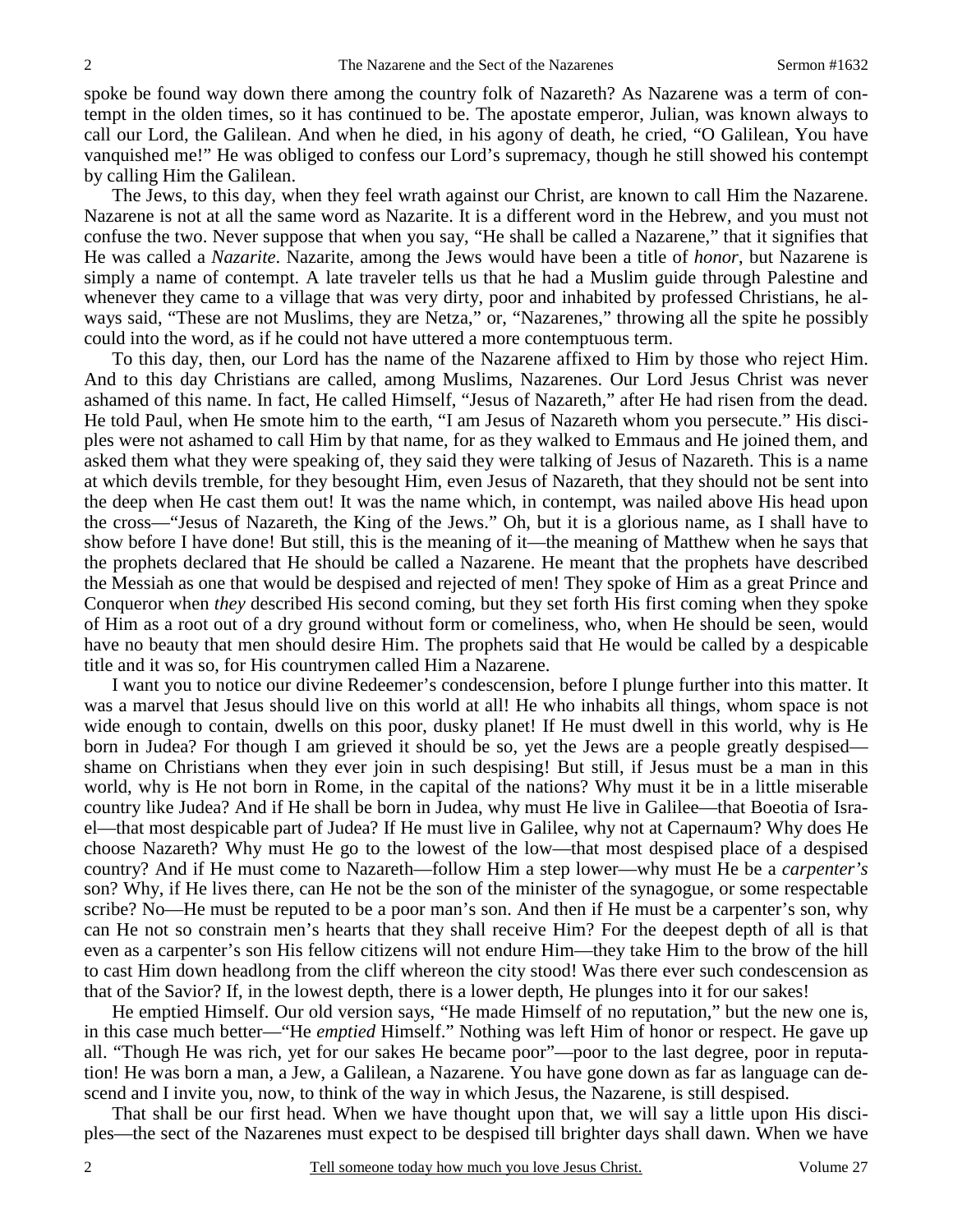talked about that we shall have to say, in conclusion, that there is nothing despicable either in the Master or in the servants, though they are called Nazarenes by a contemptuous world.

**I.** First, then, OUR MASTER, THE NAZARENE, WAS DESPISED AND IS DESPISED EVEN TO THIS DAY. He was despised, first, because in His person, His parentage, His state, His apparel, His language, His habits there was nothing of grandeur, nothing of parade, nothing but what was simple, gentle, lowly. He did ride, once, but it was on a colt, the foal of an ass. It was said, "Behold your King comes," but His coming was meek and lowly. He might have been a king—He was very near being taken by force to be pushed up into a throne—but He withdrew Himself, for He did not strive, nor cry, nor cause His voice to be heard in the streets. He was no popularity-hunter, or flatterer of the great.

 He was no man of confusion and strife, who sought to push Himself forward and tread down others. Those that opposed Him were weak like bruised reeds, but He would not break them though He could have done it. They offended Him with their weak arguments, for they were like smoking flax to Him, but He would not quench them. He left them for another day when He shall bring forth judgment unto victory. I suppose, if we had seen the Savior, we should not have thought Him "altogether lovely," for His heavenly beauty was not of the kind that strikes the natural eye. Hence the impossibility of any painter ever being able to paint Him, for though He must have been superlatively lovely, it must have been a beauty with which nobody would be charmed unless their eyes were opened to perceive the beauty of *holiness*. His was the loveliness of *virtue,* the charm of *purity* and not that sensuous beauty which excites desire and kindles the passions of mankind. He was loveliness itself, but only to those who know what loveliness is. About His dress there was nothing remarkable. He wore the ordinary smock-frock of the country, a garment without seam, woven from the top throughout—a very serviceable, useful piece of workday apparel—but possessing nothing in it of official dignity, or princely richness to distinguish Him from an ordinary person. As for the place where He lived, it was no bishop's palace, nor even an ordinary manse, for He had not where to lay His head.

 He sought no dignity and no honor. As for His companionships, they were of the lowest, for it is said of Him, "This man receives sinners and eats with them." "Then drew near unto Him all the publicans and sinners for to hear Him." The outcasts of society delighted in His discourses, and they gathered round Him to receive blessings at His hand. He lifted them up from the dunghill, renewed them and set them among princes. He was the last person in the world to be hampered by pride. There was nothing of the kind about Him! He was the personification of love. He condescended, but He did not seem to condescend, for graciousness was natural to Him. He did it so really that one almost forgot the condescension in the altogether naturalness of the way in which He sympathized with all grief and helped all who came for succor. And, therefore, the proud despised Him. Those who looked for dress and garb, as so many do in our day—those who looked for a show of learning, quotations from great writers, continual perplexities to human minds—could not see much in Jesus. Those who needed a display of power, a leader bold and brave to drive out the Romans and play Judas Maccabaeus for the people, turned away and said, "He is nothing but an ordinary Nazarene." His followers, too, were another cause of the contempt poured upon Him, for His chosen friends were, to those who knew them, nothing but common fishermen. Indeed, that is all they were! Unlearned and ignorant men they are said to have been, though they baffled the pretended wisdom of the age in which they lived. How could He have selected such followers? There were scribes and there were Pharisees—there were Rabbis and Rabboni—He might *surely* have called some of those to follow Him!

 But, you see, the Savior was not a preacher that at all attracted the elite of society. Those highly cultured minds, as a rule, went to hear Rabbi Simeon, the Pharisee, who expounded points of no earthly importance. But Jesus was one of whom it is written, "The common people heard Him gladly"; and so the wise ones ran Him down as "a Nazarene." "Look," they said, "look and see who they are that He has chosen to be His chief helpers! See how the lower orders flock around Him. They are no judges—what notions have they of profound learning and research? They like a man who is ignorant, for He is like they are. They have no taste, they have no education, and so they gather to one of themselves." "Ah!" said one of these wiseacres, "I am ashamed of Him—quite ashamed. Indeed, I shall speak to Him, for He ought not to be so lost to all sense of propriety." And so he goes to the Master and says, "Do You hear the boys crying, 'Hosanna!' in the temple? Do You hear what these say?" He thought that the Lord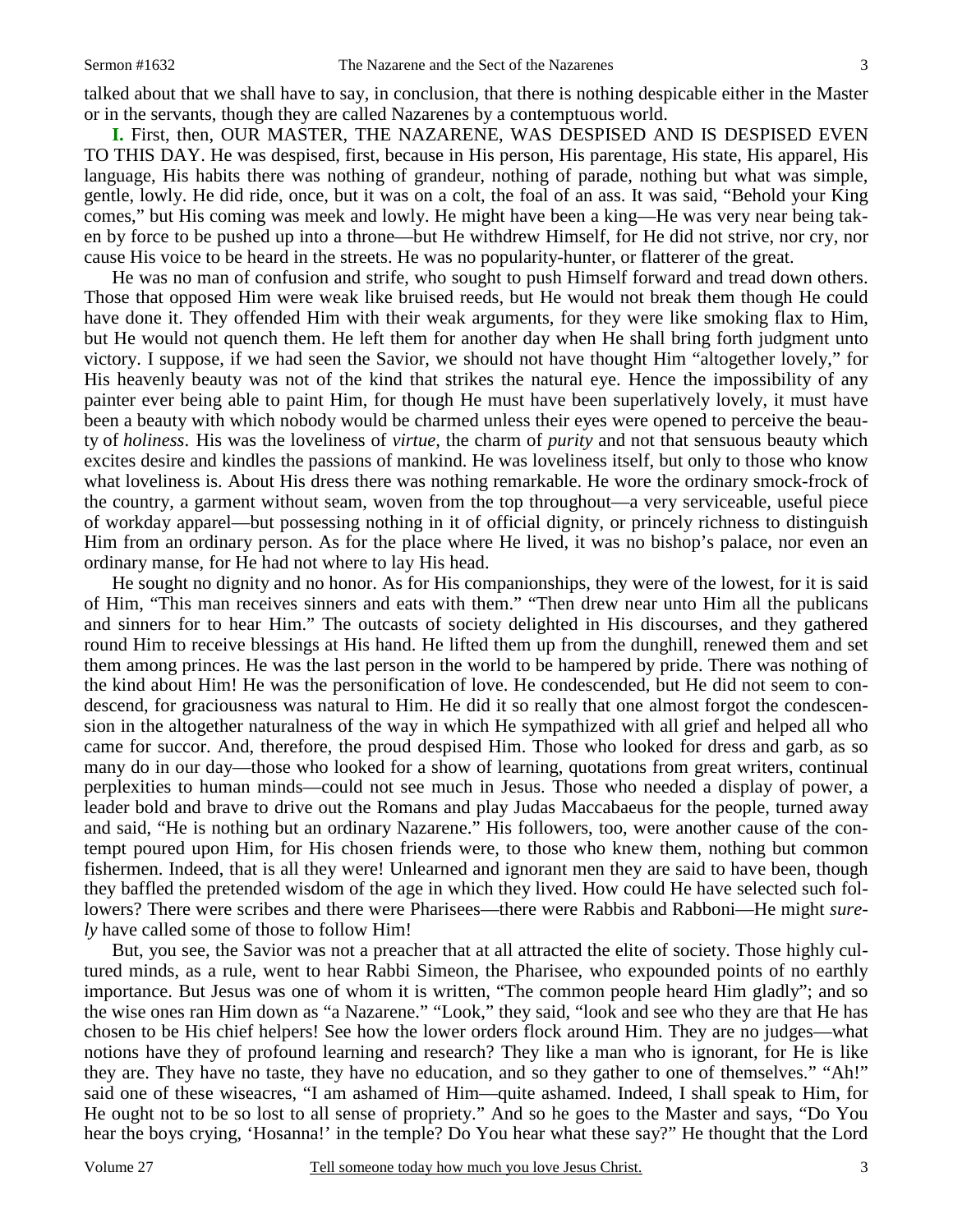would be ashamed of having such admirers as mere street boys. But the Savior answered, "Have you never read"—as if He were going to question this great man's reading—"Have you never read, Out of the mouth of babes and sucklings He has perfected praise"? He was not ashamed, even, of chits of children that strewed the pathway for Him, nor ashamed of the sick and sinful people that gathered around Him, nor ashamed of the poor fishermen that were the lieutenants of His salvation army! But rather did He rejoice therein and say, "Father, I thank You that You have hid these things from the wise and prudent, and have revealed them unto babes. Even so, Father, for so it seemed good in Your sight."

 But the higher classes, the refined and the cultivated, said, "Tush! He is nothing but a Nazarene!" Well, then, when they came to listen to His doctrine, they were not a bit more pleased, nor did they hold Him any higher in esteem. What do you think He taught them? Among other things it is reported that He said, "Except a man is born-again he cannot see the kingdom of God"—and, would you believe it, He said this not to one of the lower order at all, but to a learned gentleman who was a ruler in Israel? Why, it has come to a pretty pass, this, to tell educated people, refined, aesthetic people, that they must be born-again or else they cannot see the kingdom of God—to insist upon *regeneration* as a thing as necessary to a philosopher as to a prostitute—as necessary to a senator as to a jailbird! As necessary to the purest as to the most defiled; oh no, we cannot bear such leveling doctrine! It is shocking! So they turned their backs on Him and called Him a Nazarene! When a man tells you unpalatable truth, it is very easy and natural to call him bad names. If you cannot answer him anyway else, you can always answer him by reviling him. And, then, what do you think He said besides that? On one occasion He had the audacity to say—and I am sure the Pharisees thought it was audacity, indeed—"Except you eat My flesh, and drink My blood, there is no life in you." What could the man mean—that they, even they, the sons of Abraham who were born free—the priests who had partaken of the sacrifices, must actually *eat* Him? Did they think that they would accept His teaching as food for their souls? I wonder if they went as far as that in understanding Him? But if they did, they liked it no better.

 They were indignant that He should say that the only food for their souls must be Himself—that unless He became their life and the nourishment of that life—unless He became part and parcel of their very *being,* they could not be saved! Even those who did think a little of Him, said that after this they must give Him up. They could not stand that, and so they walked no more with Him. But He went even further. Why, He actually dared to tell the scribes and Pharisees who had fasted so many times in the week, and never ate bread without washing their hands, and tithed the mint and the cummin, that there was *nothing* in all this! He said—"You blind guides, you hypocrites, you strain at a gnat, and you swallow a camel!" He went on to tell them that all their outside religion was a lie and a falsehood unless the inner part of the soul was cleansed. He said that it was not that which a man ate or drank, but that which came out of the man that really defiled him. People said, "Did you ever hear such talk as that? Why, He is putting us all down, we that are the best people around! If *we* are not good; we that are the leaders of society, the pink of perfection; who *can* be? We swallow a widow's house *sometimes,* but we always do that behind the door. It is true that we are not as clean inside as we should be, but then we always make clean the outside of the cup and platter. Nobody can say but what we do, and He has been talking against us—and at the same time He is inviting the fallen to Himself and saying—'Come unto Me, all you that labor and are heavy laden, and I will give you rest.' Well, well," they said, "we cannot bear it! He is nothing but a Nazarene!" And so they turned their backs upon Him.

 Dear friends, today Jesus Christ is as much despised as ever by those ungodly and vainglorious men who understand what His gospel is! How frequently you will find, in the public newspapers, and in the magazines of those who think themselves the cultivated class, remarks against the doctrine of justification by faith. You and I are simpletons enough to believe that we are justified by faith in Christ Jesus, because God has told us so, and we sing—

#### *"Nothing in my hands I bring Simply to the cross I cling"*

and they tell us that this is inconsistent with public morality! That the masses ought to be told that unless they behave themselves they cannot possibly go to heaven, and so on—which thing they have been told times without number—and they have grown worse, the more they have been told it! When we talk about free grace which pardons the vilest through faith in Christ, men are changed and made moral and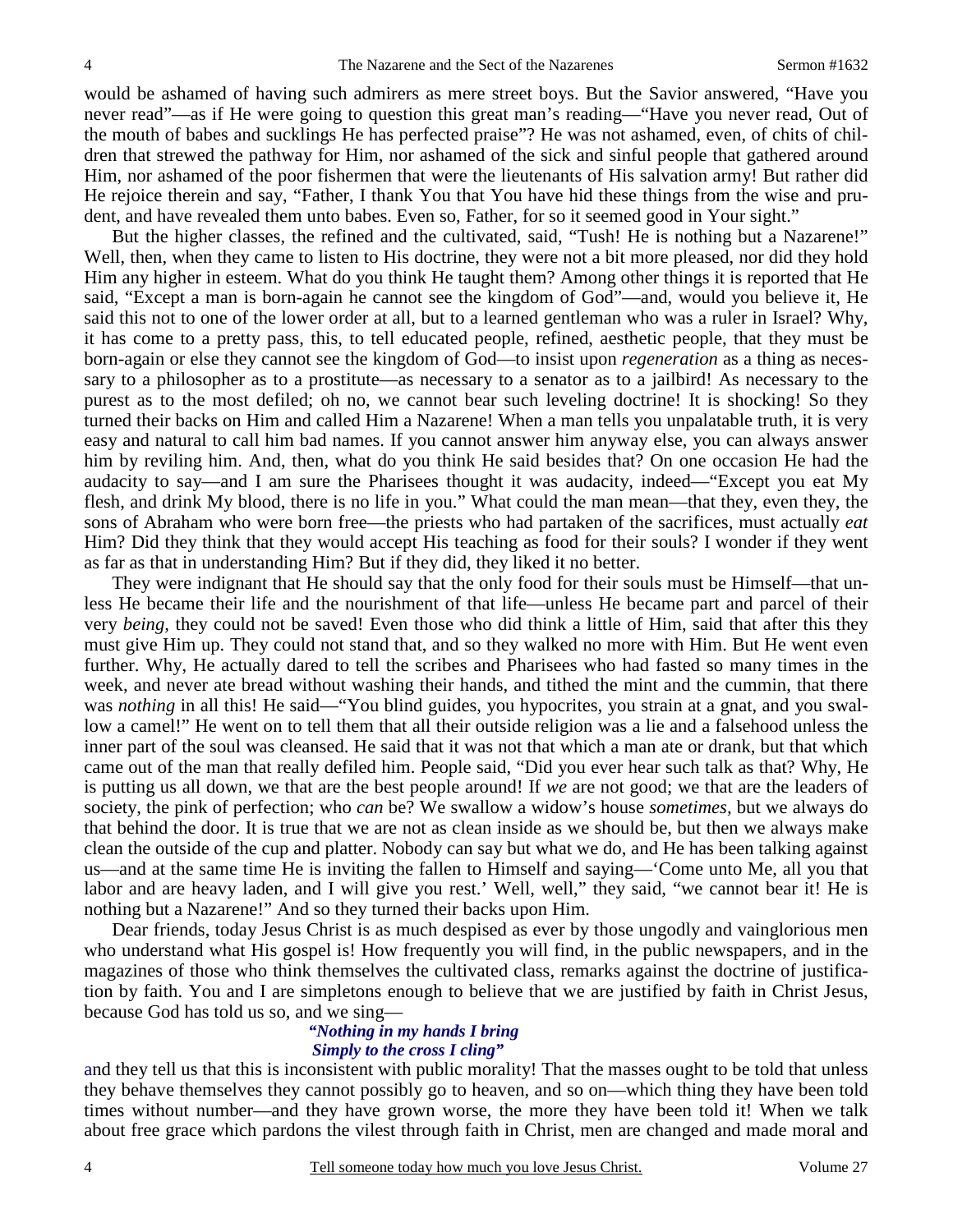holy! But our unbelieving critics choose to ignore all that and go and talk against what is the very essence of the gospel of Christ, as though it were a poor, miserable thing, only fit for a set of fanatics to preach! "Only believe and you shall be saved?" they ask, "That is their absurd doctrine!" In other words, they repeat the old abuse and call us Nazarenes.

 But if you want to see the ungodly world foam at its mouth—oh, if you want to see rage get at its worst—and wish to see pretended learned men upon their mettle, preach the doctrine of atonement by blood! Tell them that remission of sin is by substitution—that Christ stood in the sinner's place and took the sinner's sin—and that without shedding of blood there is no remission of sin. See how they writhe and rage! They cannot bear this horrible doctrine of atonement by sacrifice and yet, most learned sirs, it is upon that horrible atonement that our hope depends! It is upon that horrible doctrine that we hang our destiny for time and for eternity! And we are not ashamed to bring it out with all plainness of speech, for the precious blood of Christ, God's dear Son, and that *alone*, cleans us from all sin! "Ah, well," they say, "that is just the old story which your Puritan fathers used to tell. That is the old Methodist doctrine. That is your Presbyterianism, and as James the First said, 'Presbyterianism is no religion for a gentleman.'" These learned men admire the broad-church school where everything is taken to be true except the truth of God! Still, Jesus is to the mass of mankind the despised Nazarene! I will not dwell longer upon it, however, because you that know the Lord need not be told that He is, to this day, despised and rejected of men. Call yourself a Christian, and forget what Christianity is—and you will have easy times of it. Instead of preaching the simple gospel of Christ, get fine music and fix up fine shows. Turn the place of worship into a conservatory, or a theater, and there will be no persecution for you! Of course not, that is not Jesus Christ!

 But preach Jesus Christ and see if all the dogs will not howl at you directly! You shall have ill names and wicked stories, and all sorts of jests poured upon you! Go through the world as a respectable professor of religion, and never let fall a single distinctive truth of God from your lips; never perform one single distinctive action of Christianity—but just do as others do and live as others do—and I will guarantee you, you shall be in a whole skin from the first of January to the end of December!

 But be a *Christian,* and *live* your Christianity, and *speak* it out—and see how long it will be before they of your own house are at war with you! If we are true to the Master, we shall find that we have not enlisted in a service which is all fine feathers and music—stern fighting is to be done! There is war to be borne, and hardness to be endured by every good soldier of the cross, for Jesus is still called the Nazarene!

II. But now, secondly, our other text informs us that CHRIST'S FOLLOWERS HAVE BEEN KNOWN AS THE SECT OF THE NAZARENES—that is to say, they must expect to bear a measure of the indignities poured upon their Leader. Dear young friends, I need to press some matters home upon you who have lately joined the church, and also upon you who love the Lord but have never yet confessed it. If you follow Christ fully, you will be sure to be called by some ill name or other. For, first, they will say how singular you are. "My inheritance," God says, "is unto Me as a speckled bird. The birds round about her are against her." If you become a true Christian, you will soon be a marked man. They will say, "How odd he is!" "How singular she is!" They will think that we try to make ourselves remarkable, when, in fact, we are only conscientious, and are endeavoring to obey what we think to be the Word of God. Oftentimes that is the form of contempt—practical Christians are set down as intentionally eccentric, and willfully odd. Mothers have brought that charge against daughters who have been faithful to Christ because they would not go into gaiety, or indulge in vain apparel. And many a working man has said it to his fellow man by way of accusation, "You must be different from everybody else." This difference, which God has made a necessity, men treat as a mere whim of our own! If we do not come out from among them and be separate, we cannot expect to be housed beneath the wings of the eternal! But if we do, we may reckon upon being regarded by those around us as strange, unfriendly creatures.

 Then, again, they will say to the genuine Christian, "Why, you are so old-fashioned! Look at you! You believe the same old things that they used to believe in Oliver Cromwell's day—those old Puritan doctrines! Do you not know that the world has made a great progress since those times, and we have entered upon the 19<sup>th</sup> Century—a wonderful century—there never was century like it! There was only one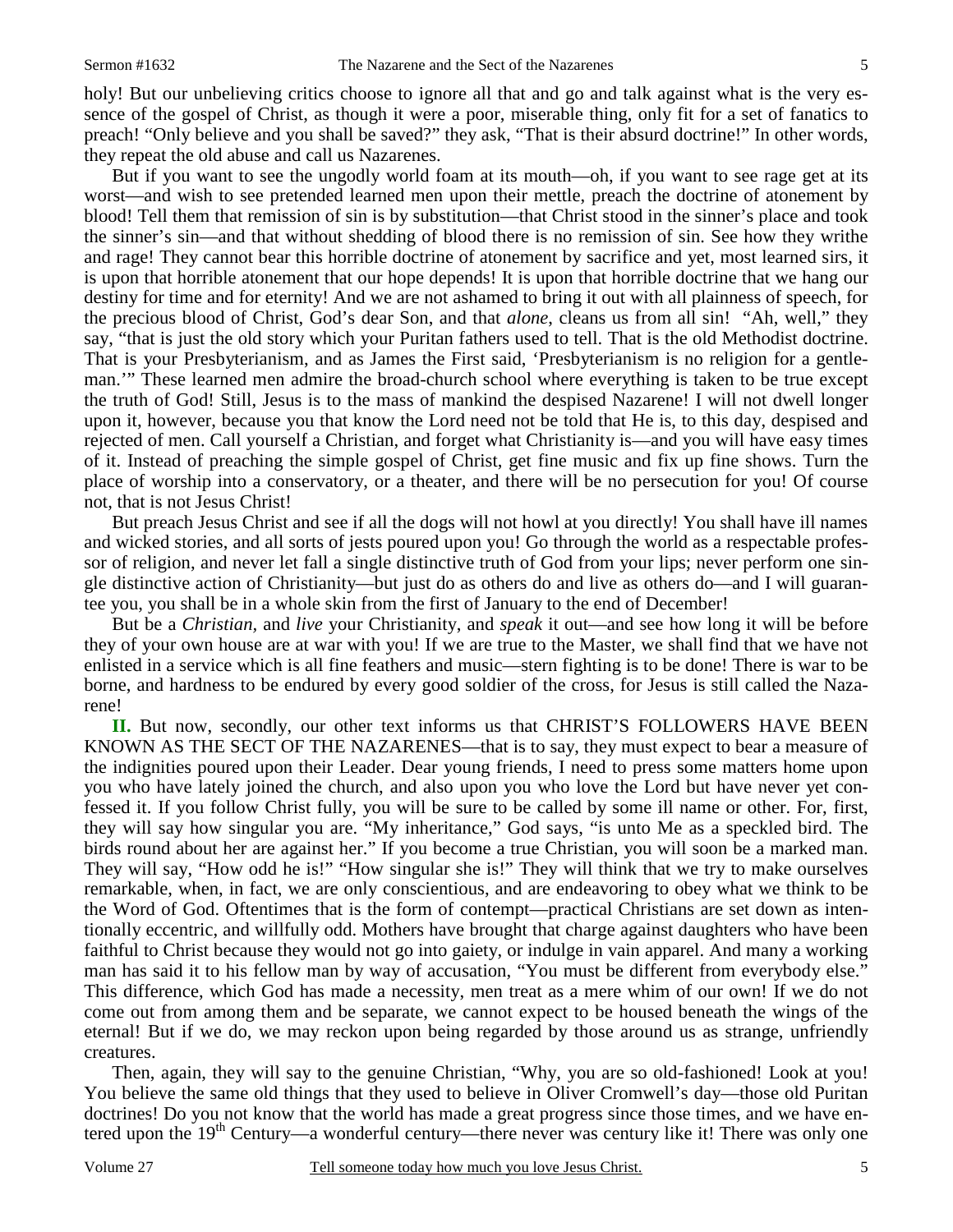Solomon, centuries ago, but we are *all* Solomons now! The very least of us! While the greater ones far excel a *thousand* Solomons rolled into one! The 19<sup>th</sup> Century! And here you are, you still stick to an old book that was written half of it ages ago, and the other half is at least 1,800 years old! Will you never move with the times; will you get as far as Moses, Jesus, and John and stick there?"

 Yes, exactly there! We go not an inch beyond Jesus Christ, the same yesterday, today, and forever! We try to hold fast the faith that was once delivered to the saints. In ordinances we hold to the olden baptism and the ancient supper! In doctrine we abide by the truths of God which Paul taught among the Gentiles, for we feel that we cannot improve upon them! We would wish to exhibit the same spirit as Jesus Christ our Lord, for we know we shall never improve upon *His* perfections! Therefore they say, "You are so old-fashioned!" And we answer that for this we give no apology. When that form of criticism does not take effect, they laugh at our faith. They say, "You simple-minded people have great capacity for believing! Look at us, we are far too sensible to believe anything. We do not feel sure about *anything!* What we think we know today we are not certain of; we are so receptive that we may learn the reverse tomorrow! We get our faith out of our own moral consciousness, and dare even the Scriptures to plead at the bar of our inward conceptions! We do not need to have things *revealed* to us, and to have a Bible and bind ourselves down to a Book of Revelation. We are our own teachers, judges, and infallible guides—and the very idea of absolutely certain truth is abhorred by us! As to this Spirit of God that you trust in, it is sheer enthusiasm! There is nothing in it, and we wonder that you should be so credulous! Instead of that, you ought to be rational and believe in Huxley and Tyndall. Do not be credulous and believe in God, but be rational and believe in Bradlaugh, Voltaire, and Tom Paine!"

 This is another sting for the Nazarenes, but happily it has small power to vex us, since our reverence for the authorities of modern wisdom is not sufficient to make us fear their scoffs. Time was when Christianity was opposed by men of *real* ability, masters in learning—but in the present age its antagonists are men of much smaller caliber whose lack of argument is scantily concealed by the outrageous absurdities which they invent! Instead of attempting to overwhelm us by the weight of their learning, they endeavor to surprise us with unexpected hypotheses which we are more inclined to ridicule than to refute! And then, with mock sobriety, they assert that our bewilderment is defeat! The spears of the phalanx of reason are seen no more, but the shafts of folly stand thick upon our shields. In this, also, we shall conquer through the blood of the Lamb! Meanwhile we leave sneers of contempt to those who are such masters of them. It is for Nazarenes to receive, but not to return arrogance.

 Another arrow of contempt is the assertion that Christian people have not their liberty. "Look at you; you dare not go to the theater! You dare not drink! Why," says one man, "I like a jolly drink sometimes, and if I were a Christian, I could not enjoy that great privilege." No, friend, you certainly would lose that booze of yours. As far as we are concerned, we have no ambition in that direction. Some of us know a little of what the amusements of the ungodly are, and we are astonished that you should be able to find content in them, for they do not suit our taste at all! We never envy hogs their wash. Let them have their trough well-filled as often as they please! We have no taste in that direction; but you need not say that we have no liberty because we do not feed out of the swine trough, for such liberty we never desired! We have liberty to serve God and do good, and this is the freedom which we covet. We have liberty to do as we like, for we like to do what God would have us do—and we pray that our likes may, every day, be more and more conformed to the liking of God. There is not much, after all, in the taunt, "You Godfearing people are cowardly! You dare not enjoy yourselves." We live daily so as to give this taunt the lie, for we are a happy people, a free people—even we who are of the sect of the Nazarenes!

 Again, some turn round upon true Christians for their not being very choice in their company. If we associated only with the rich and great, whose society, as far as I know of it, is about the poorest thing out, we should then be acting properly. Keep to "society," and society will smile upon you. But if you attend meetings where you call a coal miner your brother in Christ, where the washerwoman is your sister, where so long as people love Christ you count them the best of company, then you are low and vulgar, a Philistine, or a Nazarene! If you are willing to be a true brother to a black man or to one who is an outcast in condition—who was actually seen with a broom, sweeping a crossing—then, of course, you cannot expect to be recognized by anybody who is anybody! Listen to the world's ridicule of true Christian churches where there is real brotherly love and true fraternity! They cannot endure it!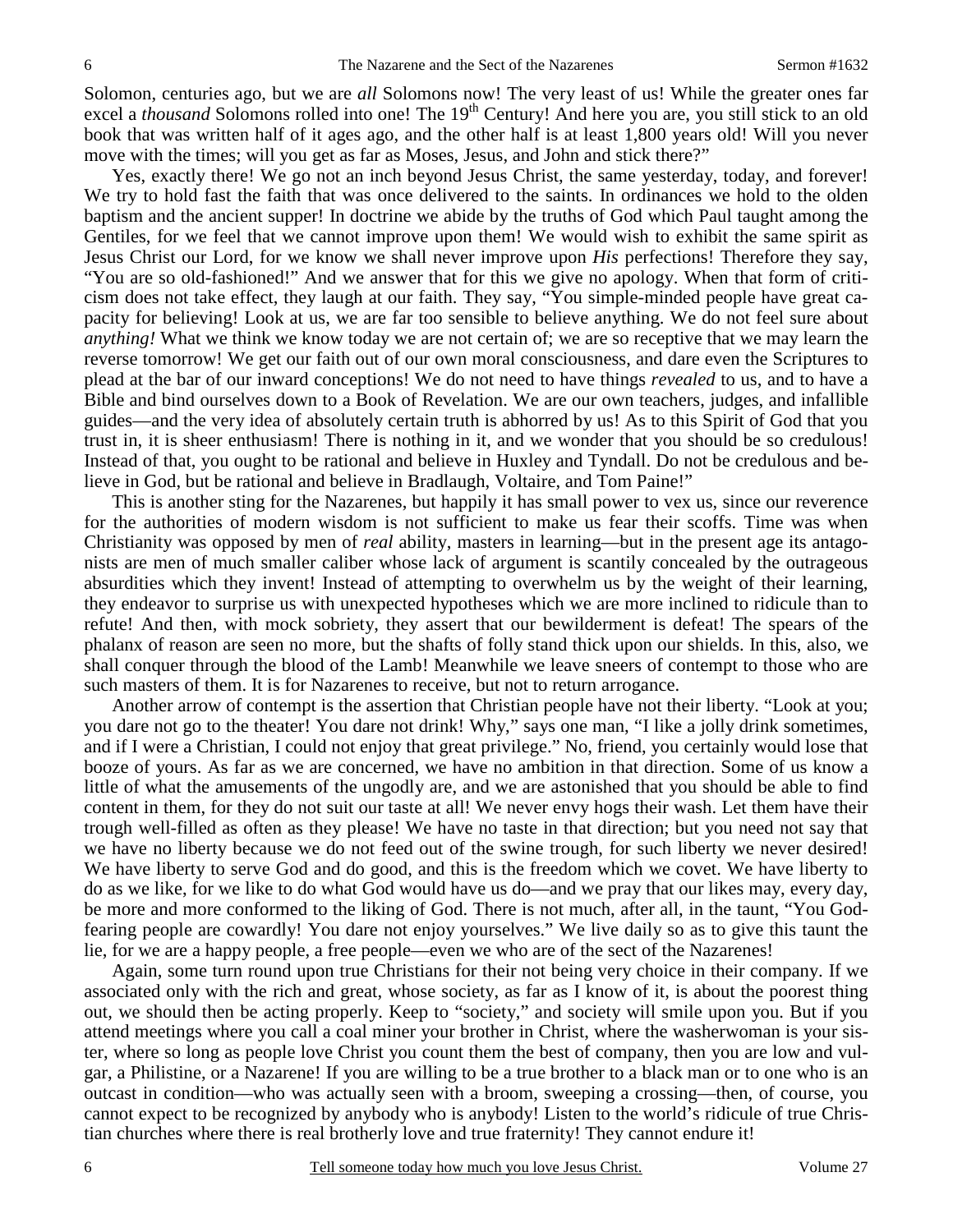Well, they may do without it, then, but this shall be my glory—that God has made of one blood all nations of men that dwell upon the face of the earth, and that where there is a touch of grace in any man—his dress and his rank are nothing to me! Real believers in Jesus are truly our brothers and sisters in Christ, however poor or however illiterate they may be. This is the very genius of Christianity! To the *poor,* the gospel is preached! As soon as men enter into the Church of Christ, all outward distinctions are forgotten, and they are one in the gracious family of God their Father! This, however, is the subject of contempt even among those who profess and call themselves Christians! Many of your finer ladies and gentlemen would not acknowledge Jesus, Himself, if He were now upon earth! And as for His disciples, I am sure *they* would get the cold shoulder on all sides! I, for one, never expect to see saints fashionable, nor holiness popular—let us be content to be low and vulgar in men's esteem for the Lord's sake!

 And then, if God's servants will preach the truth of God outright, or if not being preachers they will hold it and dare to *live* it, I guarantee you they will soon meet with some contemptuous title or other. Pare down the gospel; cut away its angles; draw out the lion's teeth, and then, at once, you shall be friends with the world! But hold the doctrines of grace; bring forth the atonement; speak out plainly; have your convictions and state them—and soon the hounds will be after you full cry! Say that the Bible and the Bible, alone, is the religion of true Christians, and that we are not bound by prayer-books, synods, conferences, or anything of the kind—but only by the Word of God, and you shall see what you shall see, for here and there and everywhere all sorts of people will be against you! Live a godly, gracious life and you will not escape persecution! You may be happily circumstanced so as to live among earnest Christians, and so escape persecution—but take the average Christian man in this city, and he will have a hard time of it if he is faithful! He will be pointed at by some opprobrious name or other, something like Paul was when they said he was a ringleader of the sect of the Nazarenes.

**III.** Now, listen to me as I close. THERE IS, AFTER ALL, NOTHING DESPICABLE IN EITHER CHRIST OR HIS PEOPLE. I feel half ashamed to say such a thing, or that it should ever be necessary to be said that there is nothing to despise in Jesus! What is there to be ashamed of in Him? He is the Son of the Highest! He is "God over all, blessed forever" and if He stooped—and stoop He did—and became lower than the lowest by His sufferings or death, even the death of the cross, He did it out of such glorious disinterestedness of kindness to fallen men that He is thereby revealed as the most grand of all characters! His is the most sublime of all lives! Angels have never ceased to wonder and adore! Even the enemies of Christ have often been struck dumb as they have seen the splendor of the love that moved Him to stoop so low.

 And what if He has revealed a plain gospel? Would you have the illiterate left out in the cold? What if He preached the gospel to sinners? Who needed the gospel *but* sinners? What if He did not flatter the pride of those who thought themselves good? Is it not true that "the whole have no need of a physician, but they that are sick"? For my part, I bless my Master that He has given us a commonplace gospel. It is sublime beyond sublimity! But it is plain so that a little child may understand it. A man with slender wit may find his way to heaven guided by the light of the Holy Spirit, and this is one of the grandest proofs of the profound wisdom of God! Glory be to Jesus Christ that He did not come here to tantalize the multitude by a gospel only suitable to the elite; that He did not come here to proclaim doctrines that could only be learned in the universities, and could never be understood except by such men as Isaac Newton or Robert Boyle! I bless the name of Jesus that He came to give a gospel to the poor and needy, to the simple and the childlike! And while I do it, I feel that I hear Him saying again, "I thank You, O Father, Lord of heaven and of earth, that You have hid these things from the wise and prudent, and have revealed them unto babes."

 The practical point is this—there is nothing to be ashamed of in being a Christian! I am afraid that there are some Christians that we need to be ashamed of, and that we, ourselves, do many unworthy things. Christians ought to be reflections of Christ, but I fear they often cast reflections *upon* Christ. Oh you that despise Christ, when you find out our faults and speak against us for them, you treat us justly and we cannot complain! But why lay our crimes at our Savior's door? If you find us false to our profession; if we are not like our Master; if we are not true to Him, you may well ridicule us and we cannot answer you. We must be beaten as with whips of scorpions when we are untrue to our Leader—but why blame Him? The fact is that the ungodly revile those who are true to the Lord Jesus. Well, when they do,